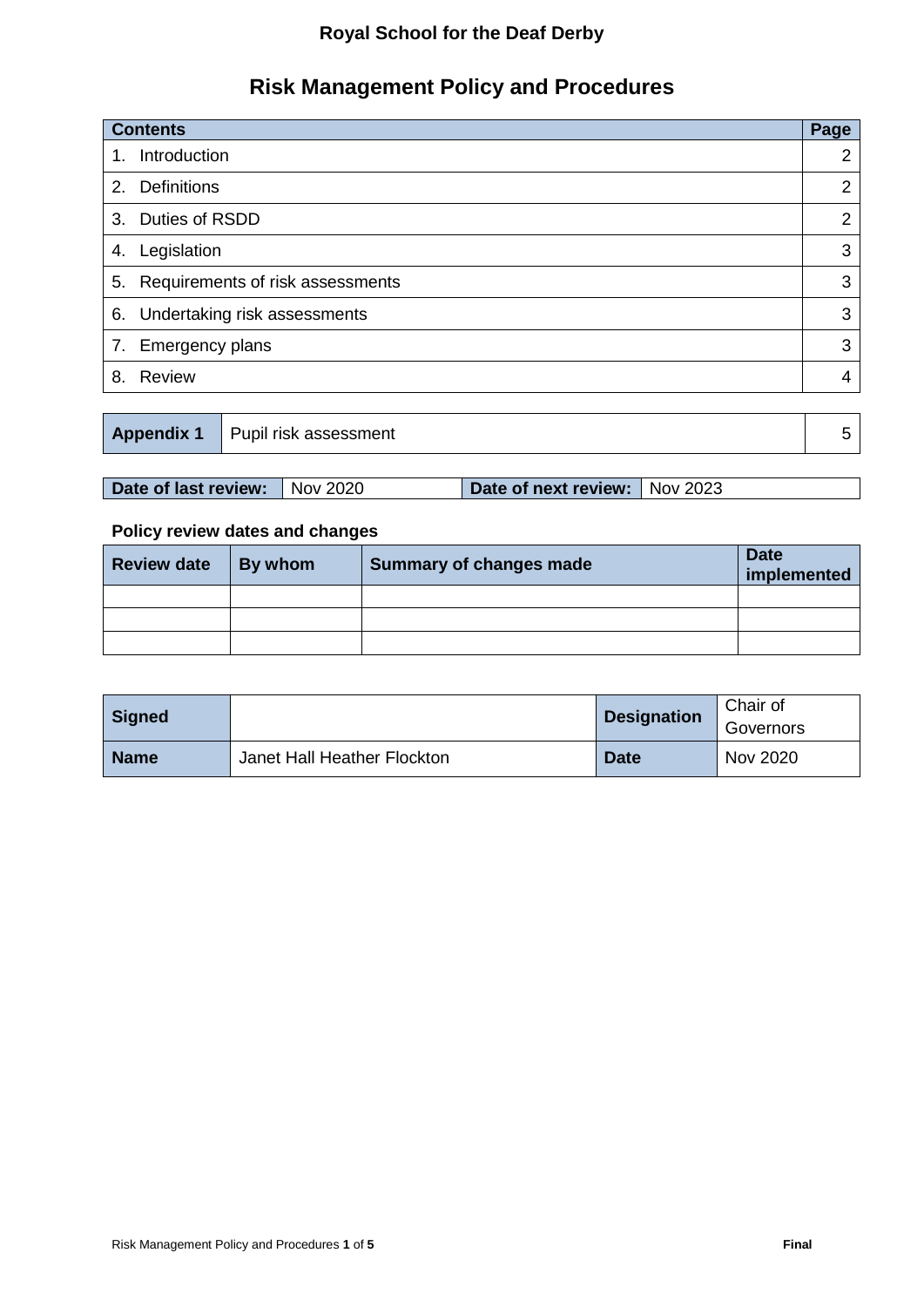#### **Introduction**

Royal School for the Deaf Derby (RSDD) is fully committed to promoting the safety and welfare of all in our community. Its highest priority lies in ensuring that all the operations within the school environment, both educational and support, are delivered in a safe manner that complies fully with not just the law but also with best practice.

Risk Management is the process by which risks are identified, assessed, prioritised, managed and monitored. It is not about eliminating risk but about understanding it and managing it more effectively. It is about promoting a culture of risk awareness. Our children and young people are educated in how to cope safely with risk and this is a part of the school's system. This Policy explains the school's approach to Risk Management, outlines key aspects of the process and identifies the main reporting procedures. The Policy is reviewed by the Governors Finance and Resources Committee (FRC)

#### **Definitions**

- A hazard is the potential to cause harm that is inherent in an article, substance or activity.
- A risk is the likelihood that the hazard will cause harm in the actual circumstances of use
- A risk assessment is the resulting assessment of the severity of the outcome (e.g. loss of life, destruction of property).
- Risk control measures are the measures and procedures that are put in place in order to minimise the consequences of unfettered risk (e.g. staff training, clear work procedures, heat detectors, fire alarms, fire practices, gas and electrical shut down points and insurance).

#### **Duties of RSDD**

- To provide a safe, secure and healthy working and learning environment for staff, children and young people and visitors.
- The Governing Body has a responsibility to take practicable steps to secure the health of children and young people, staff and others using the school premises or participating in school-sponsored activities.
- The prevention of incidents, accidents, injury, loss, or other harm is essential to the efficient operation of the school, the well-being of the staff and is part of the good education of its children and young people.
- The school through the Governing Body, and the Headteacher, will take reasonable steps to identify hazards and reduce the risks that arise from them.
- The Governing Body will seek to promote the appreciation by all staff, children and young people and visitors that their own safety and that of others depends on their individual conduct and vigilance while on the school premises or while taking part in school-sponsored activities.
- The Governing Body will ensure that systems and procedures are in place whereby identified hazards are promptly reported to those responsible for controlling them.
- The Governors will be kept informed of all developments relating to matters covered by this policy by the Headteacher, and the Chair of Governors will include such matters on the agenda for full Governing Body Meetings.
- Staff will be aware of the school's Health and Safety Policy and Procedures
- There is a governor for safeguarding and a governor for health & safety to assist the Chair of Governors in meeting the duties of the Governing Body
- The governors will annually assess the effectiveness of this policy, and monitor and evaluate the Headteacher's performance on health and safety matters
- All staff have a responsibility to:
	- $\circ$  Take reasonable care of their own health and safety and that of any other persons who may be affected by their acts or omissions at work
	- $\circ$  Take reasonable care that their acts or omissions at work do not lead to any other unnecessary risk of harm
	- o Follow agreed working practices and procedures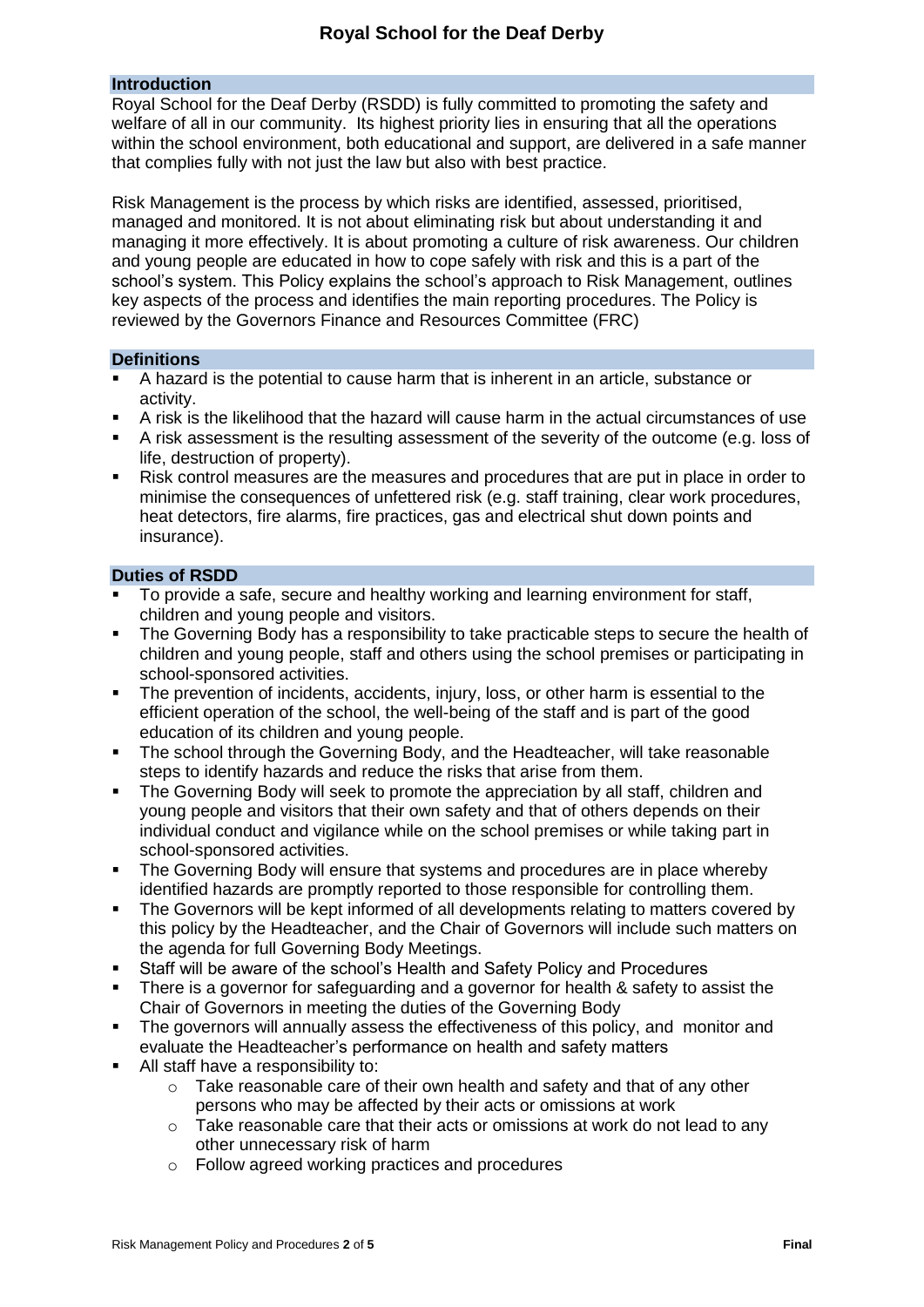## **Royal School for the Deaf Derby**

- $\circ$  Report any accident, near miss, incidents of violence, including verbal abuse, event causing harm or any hazard
- o Ensure any equipment is not misused or interfered with.

#### **Legislation**

Risk assessments have been implicit under the Health & Safety at Work Act 1974, the Management of Health and Safety at Work Regulations 1999, the Regulatory Reform (Fire Safety) Order 2005 and other relevant legislation and codes of practice for our workplace such as the Control of Substances Hazardous to Health (COSHH) Regulations and the Noise at Work Regulations made under this Act.

The Management of Health & Safety at Work Regulations require a risk assessment to be carried out by employers to assess the risk to staff, students and others who may be affected by their undertaking, and to record the significant findings of the assessment including any group of employees as being especially at risk.

Where an assessment is made under other regulations such as the COSHH Regulations this will meet the requirements of the assessment required by the Management of Health & Safety at Work Regulations.

#### **Requirements of Risk Assessments**

Risk assessments should identify the significant risks arising out of work or an activity.

The level of detail in a risk assessment should be broadly proportionate to the risk, with the risk assessment undertaking the following:

- Ensuring that all relevant risks or hazards are addressed
- Addressing what actually happens during activities
- Ensuring that all groups of employees and others who might be affected are considered
- **IDENTIFY IDENTIFY** 1 dentifying groups of workers who might be particularly at risk e.g. young or inexperienced workers and disabled staff
- Taking account of existing preventative or precautionary measures
- Risk assessments should be personalised to individual children and young people when accessing activities
- **Individual pupil risk assessments will take into account individual needs of children and** young people
- **Consultation will take place for major incidents that require new risk assessments e.g.** Covid 19. Information will be in British Sign language (BSL) where possible

#### **Undertaking Risk Assessments**

The Hazard Effect must first be identified

| a) Likelihood of Risk                       | b) Severity of Risk                             | c) Risk Rating $(a \times b = c)$                 |
|---------------------------------------------|-------------------------------------------------|---------------------------------------------------|
| $1 =$ Low (low or minimal risk)             | $1 =$ Slight (minor injury)                     | $1-2$ = Minor = No action required                |
| $2$ = Moderate (small change =<br>accident) | 2 = Moderate (injury or disease)                | $3-4$ = Medium = May require<br>control measures  |
| 3 = High (100% certain to occur)            | $\overline{3}$ = High (death or serious injury) | $6-9$ = High = Must Implement<br>control measures |

On determining the hazard effect and probability, the risk level may be determined by cross referencing the hazard effect and probability on the following hazard and probability rating:

- **Low** No further preventative action is necessary but consideration should be given to further solutions and awareness
- **Medium** Efforts should be made to reduce the risk but the cost of prevention should be carefully measured and limited. Risk reduction measures being influenced by the number of persons exposed to the hazard.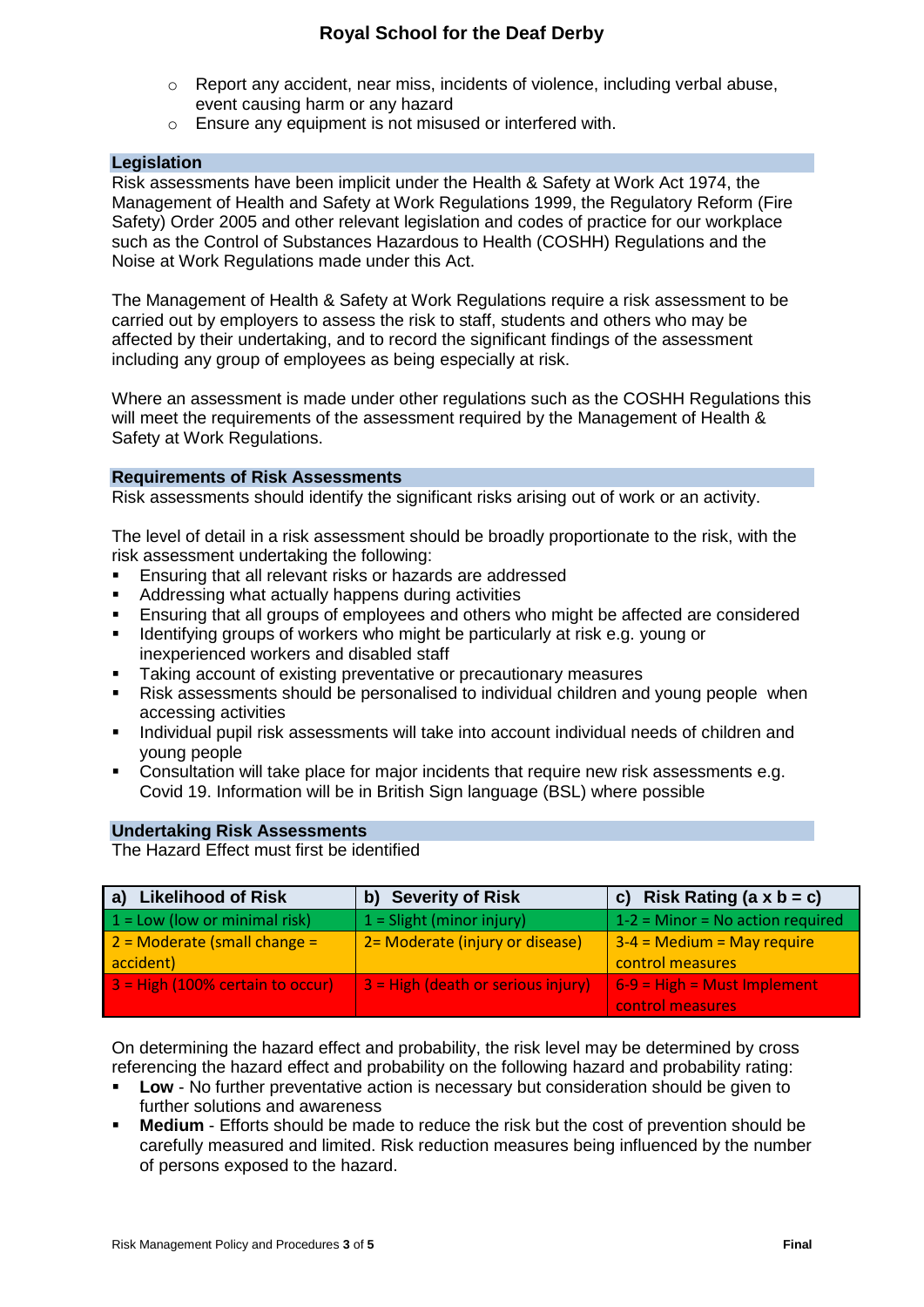## **Royal School for the Deaf Derby**

 **High** – activity should not be commenced until the risk has been reduced to an acceptable level. Considerable resources may have to be allocated to reduce the risk. Where the risk involves work in progress the problem should normally be remedied as soon as possible, taking into account the number exposed to the hazard.

#### **Emergency Plans**

The Headteacher will ensure that an Emergency Plan is prepared to cover major incidents which could put the occupants or users of the school at risk. This plan will indicate the actions to be taken in the event of a major incident so that everything possible is done to save life, prevent injury and minimise loss.

This sequence will determine the priorities of the emergency plan.

The plan will be agreed by the Governing Body and be regularly rehearsed by staff and children and young people. Consultation, where possible, will take place for major incidents that require new risk assessments e.g. Covid 19. Information will be in British Sign language (BSL) where possible

#### **Review**

Having undertaken a risk assessment, unless the risk is trivial or low, it is recorded in one of the following ways:

- On a School Risk Assessment Form
- On a specific health & safety risk assessment record from e.g. COSHH, Manual Handling, Visual Display Screen Equipment, Personal Protective Equipment
- Any other appropriate and approved record
- The risk assessment should be signed and dated by the person completing the form.
- The findings of the risk assessment should be made known to all staff and students affected by the activity assessed.
- All children and young people will have an individual risk assessment

A copy of all completed risk assessments is kept within the staff share on the main school server, and their location made known to all staff.

All risk assessments are reviewed annually or at regular intervals dependent on the level of risk of the activity. Review will also take place immediately following an accident or when new activities are introduced.

The review is signed and dated by the person completing the form.

#### **Links to other policies and procedures**

- Health and Safety Policy
- Crisis Management Policy
- **Fire Policy**